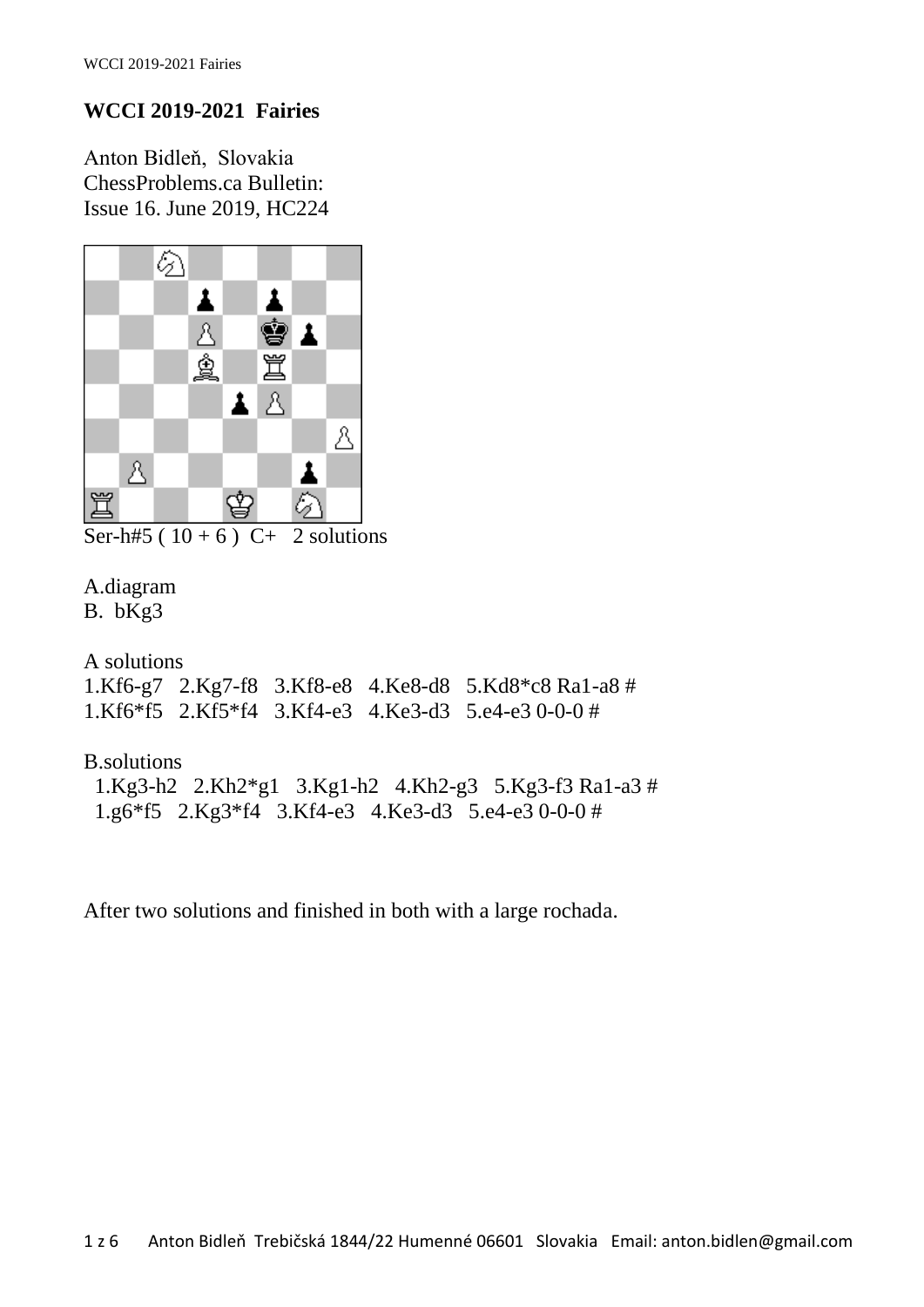Anton Bidleň, Slovakia The Problemistic Bulletin 2019 no.160



Ser-h#12 C+ 2 solutions

 1.Kh5-h6 2.Kh6-h7 3.Kh7-g8 4.Kg8-f8 5.Kf8-e8 6.Ke8-d8 7.Kd8-c8 8.Kc8\*b8 9.Kb8-b7 10.Kb7\*a6 11.Ka6-a5 12.a7-a6, Se5\*c6 #

 1.Kh5-h4 2.Kh4-h3 3.Kh3-h2 4.Kh2-g1 5.Kg1-f1 6.Kf1-e1 7.Ke1-d2 8.Kd2-c2 9.Kc2-b3 10.Kb3-b4 11.Kb4\*c5 12.Kc5-d6, Ra6\*c6 #

Atypical serial helpmate with two solutions.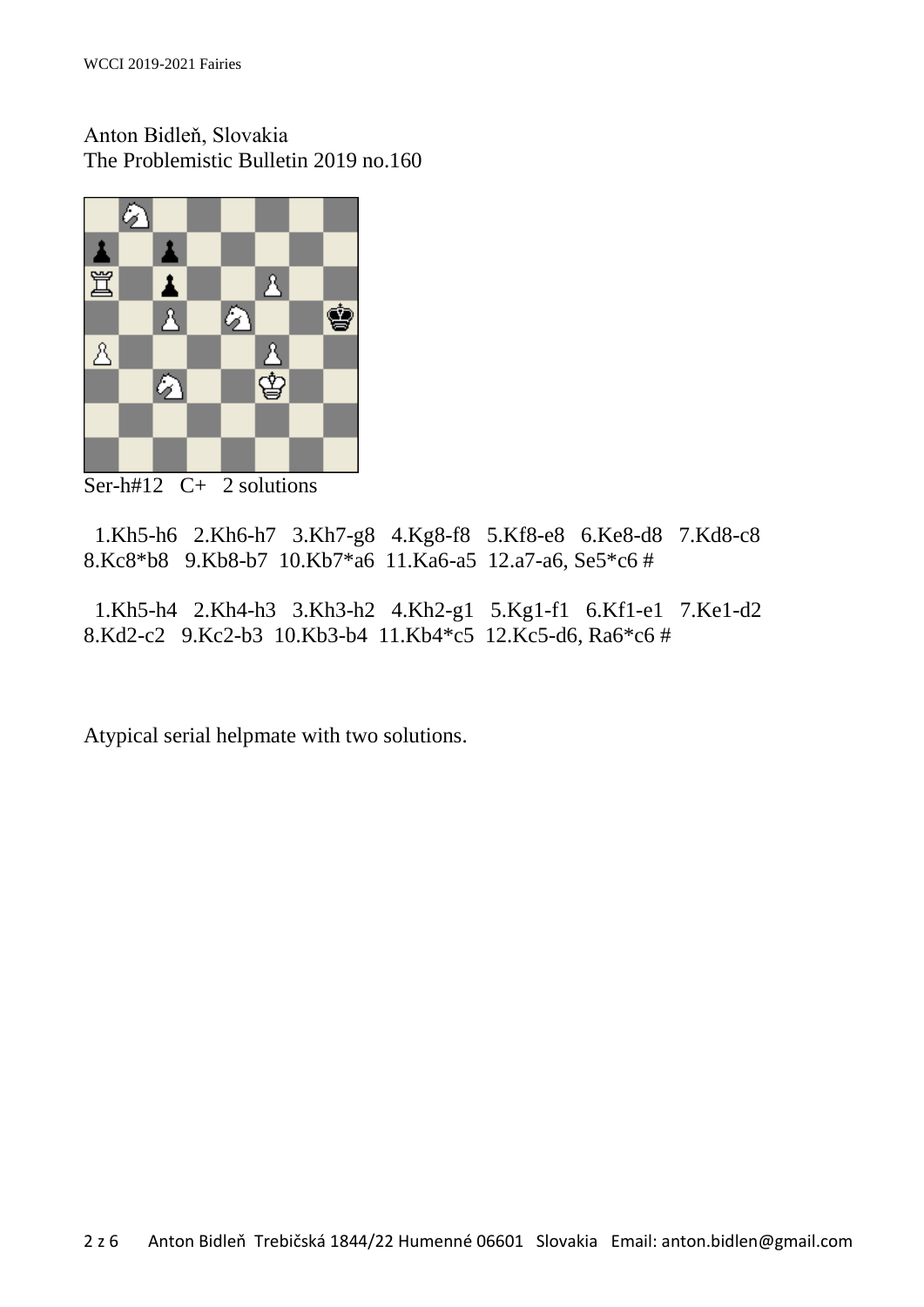Anton Bidleň, Humenne, Slovakia Šachova skladba n.143 –V.2019 c.1613



ser-h= $17(5+9)$  C+

Popeye Windows-32Bit v4.79 (2048 MB) 1.e2-e1=B 2.Be1-c3 3.Bc3\*b2 4.Bb2-f6 5.Bf6-h4 6.g6-g5 7.Bh7-d3 8.g7-g6 9.Kh8-g7 10.Kg7-f6 11.Kf6-e5 12.Ke5-d4 13.Kd4-c3 14.Kc3-c2 15.Kc2-d1  $16.$ Kd1-e1 17.Bd3-e2 + Bc4\*e2 = solution finished. Time  $= 5:18.284$  m:s

Transformation of a pawn into a black-field bishop with subsequent blocking, thus releasing the white-field bishop, who sacrifices himself to form a checkmate.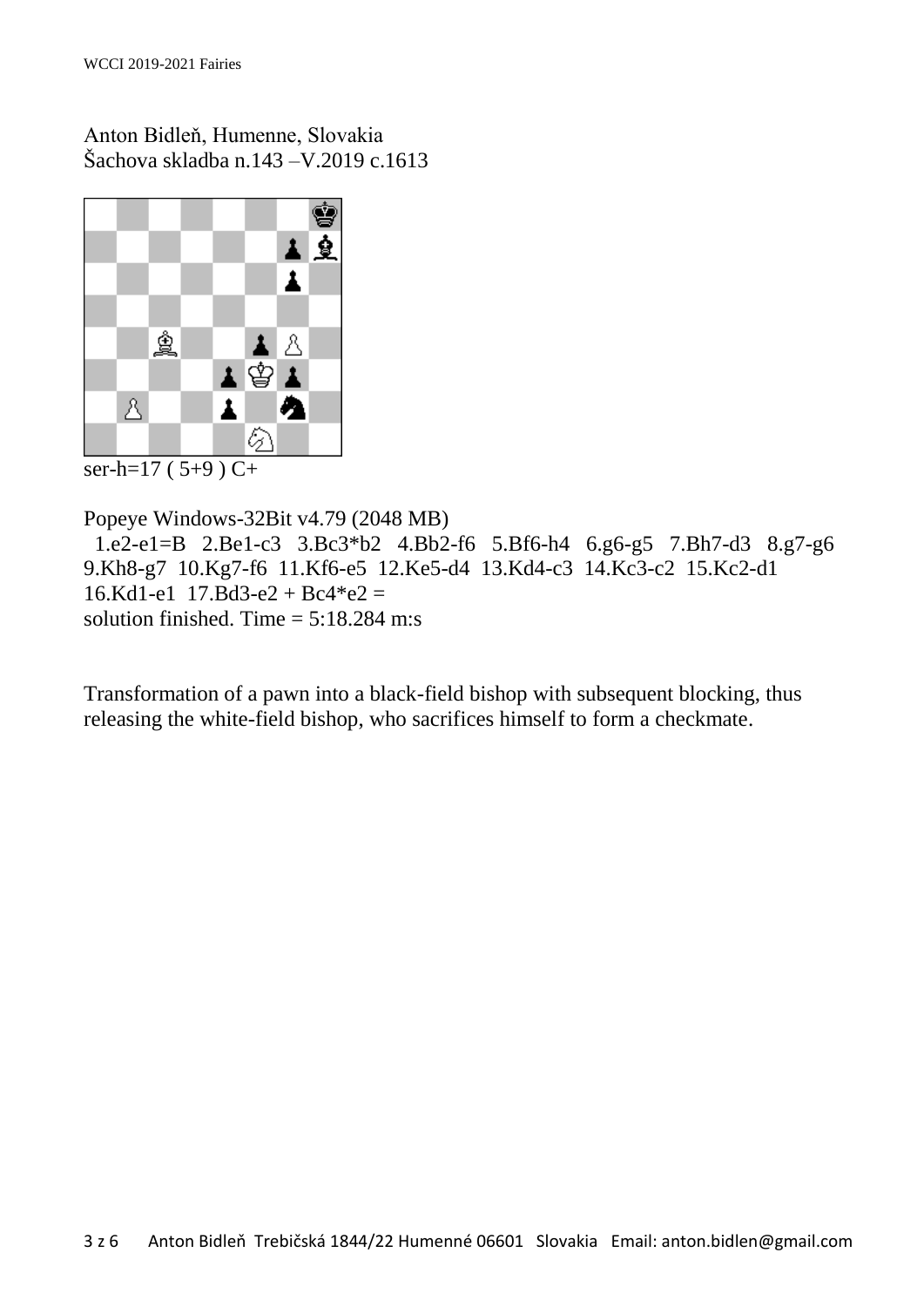Anton Bidleň, Slovakia Curierul Problemistic 2/2019 n.161 Commended ex aequo



 $\overline{\text{ser-h=13(8+7)} C+}$ 

 1.g2\*h1=B 2.g3-g2 3.Bh2-g3 4.Bg3-h4 5.Bh4-g5 6.Bg5-h6 7.Bh6-f8 8.Bf8-e7 9.Be7-d8 10.Bd8-b6 11.Bb6-c5 12.Bc5-b4 13.Bb4-d2 + Ba5\*d2 =

A geometrical interesting play of bB.

Transformation of a pawn into a white-field bishop with subsequent blocking, thus releasing the black-field bishop, who sacrifices himself to form a checkmate.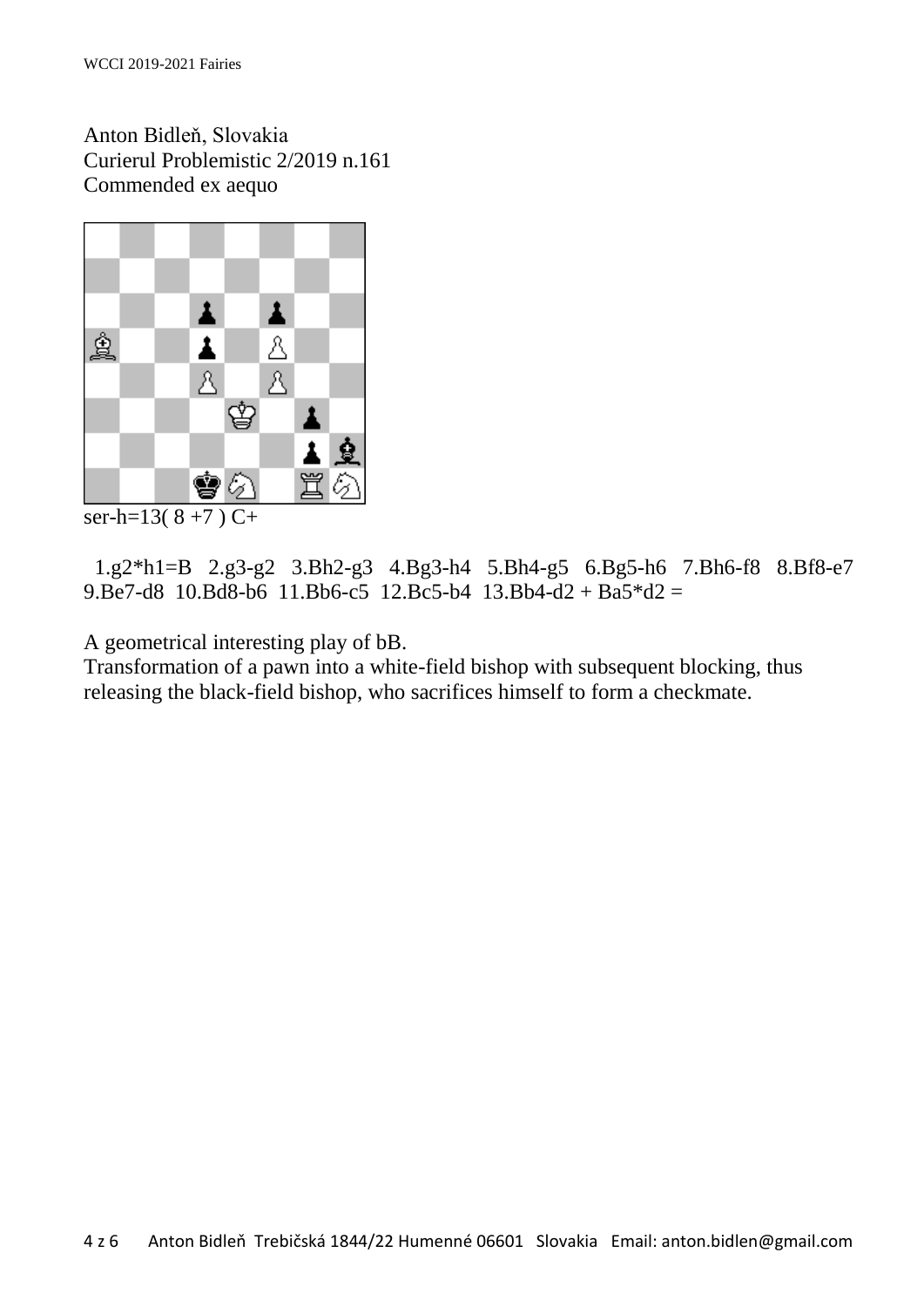Anton Bidlen, Slovakia, API Sinfonie Scacchistiche , 4/2020/142 n.1500



ser-Hs#6  $(4+10)$  C+ ser-H=6  $(4+10)$  C+ A.diagram B. bKd2 ser-H=6 B diagram





 A. 1.Kh4-h3 2.Bf6-h4 3.g6-g5 4.Bh7-g6 5.Bg6-h5 6.g7-g6 Bc4-e2 7.Sg2-e1 # B.

1.Kd2-e1 2.Bf6-h4 3.g6-g5 4.Bh7-g6 5.Bg6-h5 6.g7-g6 Bc4-e2 =

The problem is admitted to the competition as the two fairy tale conditions of the application are just two twins, which due to their intrinsic nature characteristics, can not be done using a simple "2mosse". The judge takes this into account. Opinium judge.